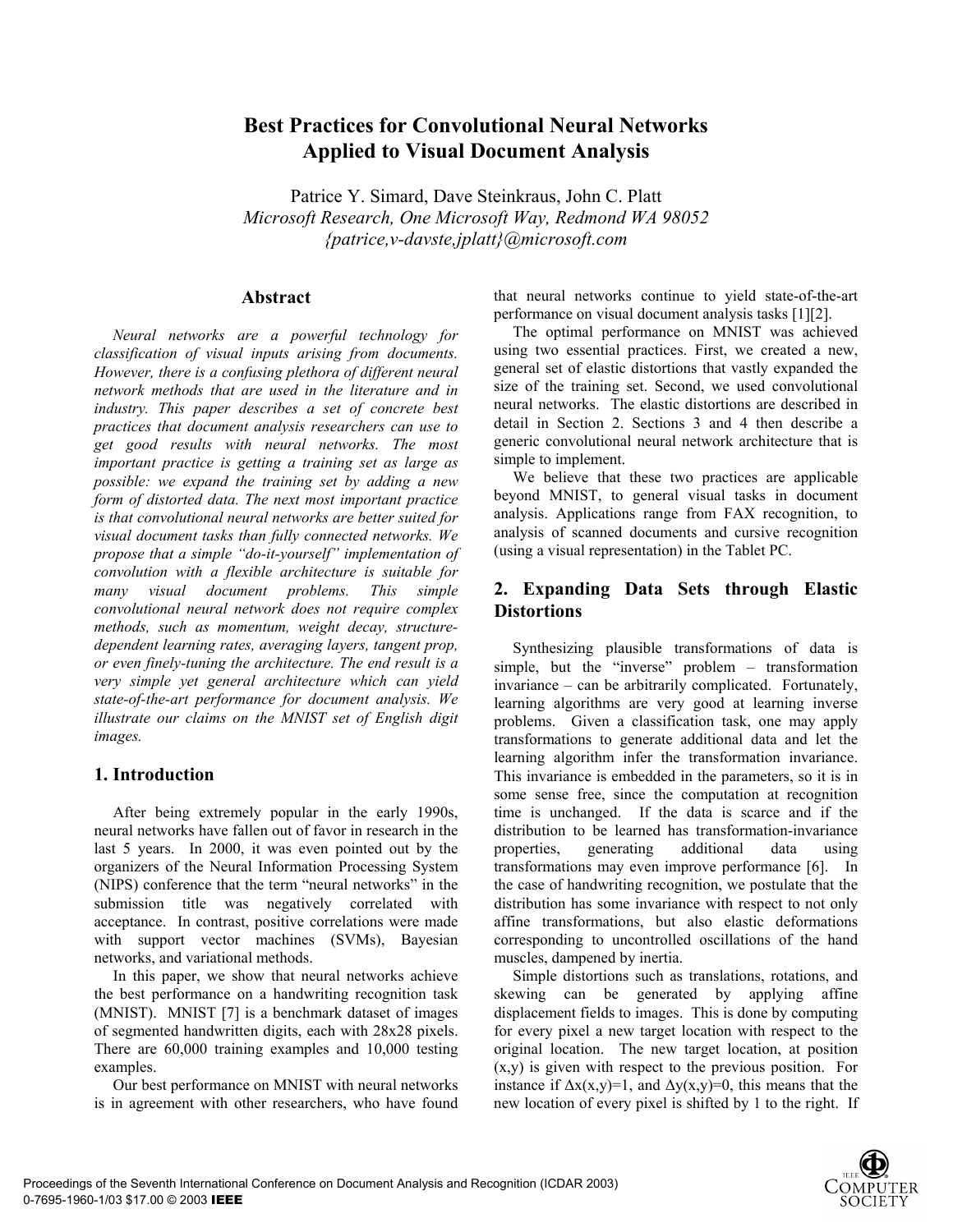the displacement field was:  $\Delta x(x,y) = \alpha x$ , and  $\Delta y(x,y) = \alpha y$ , the image would be scaled by  $\alpha$ , from the origin location  $(x,y)=(0,0)$ . Since  $\alpha$  could be a noninteger value, interpolation is necessary.



**Figure 1. How to compute new grey level for A, at location (0,0) given a displacement**  $\Delta x(0,0) = 1.75$  **and ∆y(0,0) = -0.5. Bilinear interpolation yields 7.0.** 

Figure 1 illustrates how to apply a displacement field to compute new values for each pixel. In this example, the location of A is assumed to be  $(0,0)$  and the numbers 3, 7, 5, 9 are the grey levels of the image to be transformed, at the locations  $(1,0)$ ,  $(2,0)$ ,  $(1,-1)$  and  $(2,-1)$ respectively. The displacements for A are given by  $\Delta x(0,0) = 1.75$  and  $\Delta y(0,0) = -0.5$  as illustrated in the figure the arrow. The new grey value for A in the new (warped) image is computed by evaluating the grey level at location (1.75,-0.5) from the original image. A simple algorithm for evaluating the grey level is "bilinear interpolation" of the pixel values of the original image. Although other interpolation schemes can be used (e.g., bicubic and spline interpolation), the bilinear interpolation is one of the simplest and works well for generating additional warped characters image at the chosen resolution (29x29). Interpolating the value horizontally, followed by interpolating the value vertically, accomplishes the evaluation. To compute the horizontal interpolations, we first compute the location where the arrow ends with respect to the square in which it ends. In this case, the coordinates in the square are (0.75, 0.5), assuming the origin of that square is bottomleft (where the value 5 is located). In this example, the new values are:  $3 + 0.75 \times (7-3) = 6$ ; and  $5 + 0.75 \times (9-5)$ = 8. The vertical interpolation between these values yields  $8 + 0.5 \times (6-8) = 7$ , which is the new grey level value for pixel A. A similar computation is done for all pixels. All pixel locations outside the given image are assumed to have a background value (e.g. 0).



**Figure 2. Top left: Original image. Right and bottom: Pairs of displacement fields with various smoothing, and resulting images when displacement fields are applied to the original image.** 

Affine distortions greatly improved our results on the MNIST database. However, our best results were obtained when we used elastic deformations. The image deformations were created by first generating random displacement fields, that is  $\Delta x(x,y) = \text{rand}(-1,+1)$  and  $\Delta x(x,y)$ =rand(-1,+1), where rand(-1,+1) is a random number between  $-1$  and  $+1$ , generated with a uniform distribution. The fields ∆x and ∆y are then convolved with a Gaussian of standard deviation  $\sigma$  (in pixels). If  $\sigma$ is large, the resulting values are very small because the random values average 0. If we normalize the displacement field (to a norm of 1), the field is then close to constant, with a random direction. If  $\sigma$  is small, the field looks like a completely random field after normalization (as depicted in Figure 2, top right). For intermediate  $\sigma$  values, the displacement fields look like elastic deformation, where  $\sigma$  is the elasticity coefficient. The displacement fields are then multiplied by a scaling factor  $\alpha$  that controls the intensity of the deformation.

Figure 2 shows example of a pure random field ( $\sigma$ )  $=0.01$ ), a smoothed random field corresponding to the properties of the hand  $(\sigma=8)$ , and a smoothed random field corresponding to too much variability ( $\sigma$ =4). If  $\sigma$  is large, the displacements become close to affine, and if  $\sigma$ is very large, the displacements become translations.

In our MNIST experiments (29x29 input images), the values that yielded the best results were  $\sigma$ =4 and  $\alpha$ =34.

### **3. Neural Networks Architectures for Visual Tasks**

 We considered two types of architectures neural network architectures for the MNIST data set. The simplest architecture, which is a universal classifier, is a fully connected network with two layers [4]. A more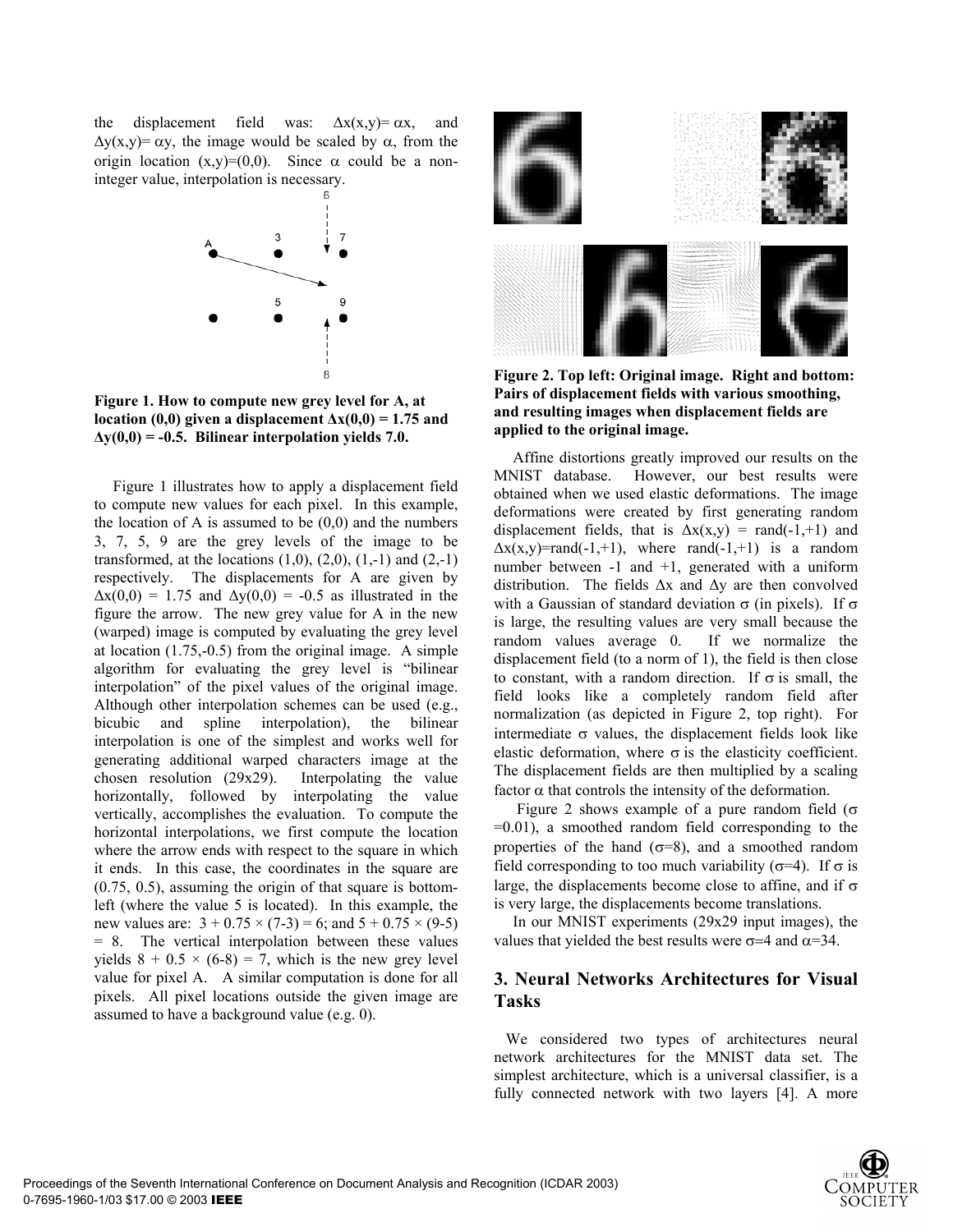complicated architecture is a convolutional neural network, which has been found to be well-suited for visual document analysis tasks [3]. The implementation of standard neural networks can be found in textbooks, such as [5]. Section 4 describes a new, simple implementation of convolutional neural networks.

To test our neural networks, we tried to keep the algorithm as simple as possible, for maximum reproducibility. We only tried two different error functions: cross-entropy (CE) and mean squared error (MSE) (see [5, chapter 6] for more details). We avoided using momentum, weight decay, structure-dependent learning rates, extra padding around the inputs, and averaging instead of subsampling. (We were motivated to avoid these complications by trying them on various architecture/distortions combinations and on a train/validation split of the data and finding that they did not help.)

Our initial weights were set to small random values (standard deviation  $= 0.05$ ). We used a learning rate that started at 0.005 and is multiplied by 0.3 every 100 epochs.

#### **3.1. Overall architecture for MNIST**

As described in Section 5, we found that the convolutional neural network performs the best on MNIST. We believe this to be a general result for visual tasks, because spatial topology is well captured by convolutional neural networks [3], while standard neural networks ignore all topological properties of the input. That is, if a standard neural network is retrained and retested on a data set where all input pixels undergo a fixed permutation, the results would be identical.

The overall architecture of the convolutional neural network we used for MNIST digit recognition is depicted in Figure 3.



#### **Figure 3. Convolution architecture for handwriting recognition**

The general strategy of a convolutional network is to extract simple features at a higher resolution, and then

convert them into more complex features at a coarser resolution. The simplest was to generate coarser resolution is to sub-sample a layer by a factor of 2. This, in turn, is a clue to the convolutions kernel's size. The width of the kernel is chosen be centered on a unit (odd size), to have sufficient overlap to not lose information (3) would be too small with only one unit overlap), but yet to not have redundant computation (7 would be too large, with 5 units or over 70% overlap). A convolution kernel of size 5 is shown in Figure 4. The empty circle units correspond to the subsampling and do not need to be computed. Padding the input (making it larger so that there are feature units centered on the border) did not improve performance significantly. With no padding, a subsampling of 2, and a kernel size of 5, each convolution layer reduces the feature size from n to (n-3)/2. Since the initial MNIST input size 28x28, the nearest value which generates an integer size after 2 layers of convolution is 29x29. After 2 layers of convolution, the feature size of 5x5 is too small for a third layer of convolution. The first feature layer extracts very simple features, which after training look like edge, ink, or intersection detectors. We found that using fewer than 5 different features decreased performance, while using more than 5 did not improve it. Similarly, on the second layer, we found that fewer than 50 features (we tried 25) decreased performance while more (we tried 100) did not improve it. These numbers are not critical as long as there are enough features to carry the information to the classification layers.

 The first two layers of this neural network can be viewed as a trainable feature extractor. We now add a trainable classifier to the feature extractor, in the form of 2 fully connected layers (a universal classifier). The number of hidden units is variable, and it is by varying this number that we control the capacity, and the generalization, of the overall classifier. For MNIST (10 classes), the optimal capacity was reached with 100 hidden units.

### **4. Making Convolutional Neural Networks Simple**

Convolutional neural networks have been proposed for visual tasks for many years [3], yet have not been popular in the engineering community. We believe that is due to the complexity of implementing the convolutional neural networks. This paper presents new methods for implementing such networks that are much easier that previous techniques and allow easy debugging.

#### **4.1. Simple Loops for Convolution**

Fully connected neural networks often use the following rules to implement the forward and backward propagation:

$$
x_j^{L+1} = \sum_i w_{j,i}^{L+1} x_i^L
$$
 (1.1)

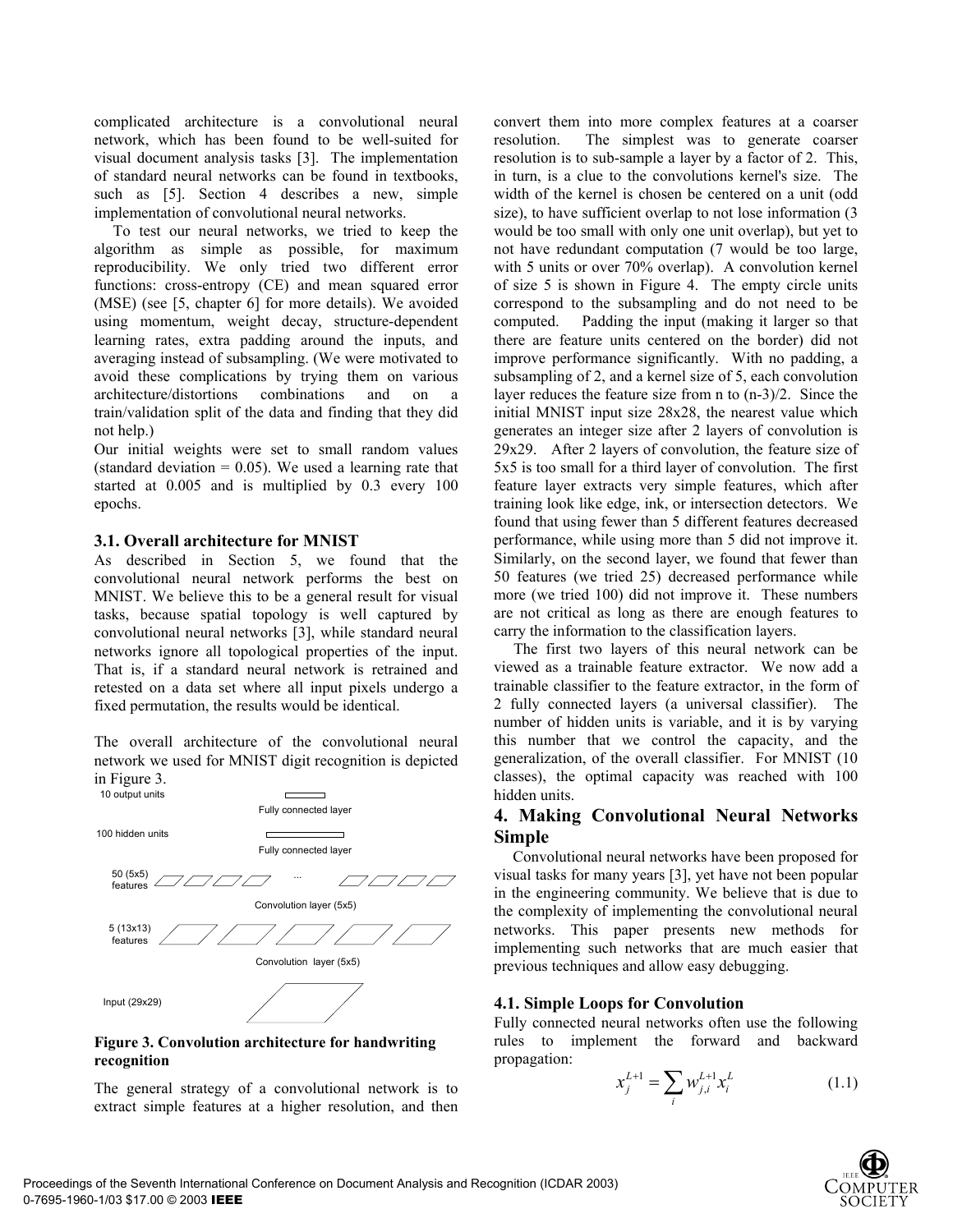$$
g_i^L = \sum_j w_{j,i}^{L+1} g_j^{L+1}
$$
 (1.2)

where  $x_i^L$  and  $g_i^L$  are respectively the activation and the gradient of unit *i* at layer L, and  $w_{j,i}^{L+1}$  $W_{j,i}^{L+1}$  is the weight connecting unit *i* at layer *L* to unit *j* at layer  $L + 1$ . This can be viewed as the activation units of the higher layer "pulling" the activations of all the units connected to them. Similarly, the units of the lower layer are pulling the gradients of all the units connected to them. The pulling strategy, however, is complex and painful to implement when computing the gradients of a convolutional network. The reason is that in a convolution layer, the number of connections leaving each unit is not constant because of border effects.



**Figure 4. Convolutional neural network (1D)**

This is easy to see on Figure 4, where all the units labeled  $g^0$ <sub>i</sub> have a variable number of outgoing connections. In contrast, all the units on the upper layer have a fixed number of incoming connections. To simplify computation, instead of pulling the gradient from the lower layer, we can "push" the gradient from the upper layer. The resulting equation is:

$$
g_{j+i}^L + = w_i^{L+1} g_j^{L+1}
$$
 (1.3)

For each unit *j* in the upper layer, we update a fixed number of (incoming) units *i* from the lower layer (in the figure, *i* is between 0 and 4). Because in convolution the weights are shared, *w* does not depend on *j*. Note that pushing is slower than pulling because the gradients are accumulated in memory, as opposed to in pulling, where gradient are accumulated in a register. Depending on the architecture, this can sometimes be as much as 50% slower (which amounts to less than 20% decrease in overall performance). For large convolutions, however, pushing the gradient may be faster, and can be used to take advantage of Intel's SSE instructions, because all the memory accesses are contiguous. From an implementation standpoint, pulling the activation and pushing the gradient is by far the simplest way to implement convolution layers and well worth the slight compromise in speed.

#### **4.2. Modular debugging**

Back-propagation has a good property: it allows neural networks to be expressed and debugged in a modular fashion. For instance, we can assume that a module *M* has a forward propagation function which computes its output  $M(I, W)$  as a function of its input *I* and its parameters *W*. It also has a backward propagation function (with respect to the input) which computes the input gradient as a function of the output gradient, a gradient function (with respect to the weight), which computes the weight gradient with respect to the output gradient, and a weight update function, which adds the weight gradients to the weights using some updating rules (batch, stochastic, momentum, weight decay, etc). By definition, the Jacobian matrix of a function *M* is defined

to be 
$$
J_{ki} \equiv \frac{\partial M_k}{\partial x_i}
$$
 (see [5] p. 148 for more information on

Jacobian matrix for neural network). Using the backward propagation function and the gradient function, it is straightforward to compute the two Jacobian matrices

 $(I, W)$   $\partial M(I, W)$  $\frac{I}{I}$  and  $\frac{\partial W}{\partial I}$  $M(I, W)$   $\partial M(I, W)$ ∂*I* ∂  $\partial M(I, W)$  ∂ by simply feeding the

(gradient) unit vectors  $\Delta M_k(I, W)$  to both of these functions, where *k* indexes all the output units of *M*, and only unit  $k$  is set to 1 and all the others are set to 0. Conversely, we can generate arbitrarily accurate estimates

of the Jacobians matrices 
$$
\frac{\partial M(I, W)}{\partial I}
$$
 and  $\frac{\partial M(I, W)}{\partial W}$  by

adding small variations ε to *I* and *W* and calling the *M(I,W)* function. Using the equalities:

$$
\frac{\partial I}{\partial M} = F \left( \frac{\partial M}{\partial I} \right)^T \quad \text{and} \quad \frac{\partial W}{\partial M} = F \left( \frac{\partial M}{\partial W} \right)^T
$$

where  $F$  is a function which takes a matrix and inverts each of its elements, one can automatically verify that the forward propagation accurately corresponds to the backward and gradient propagations (note: the backpropagation computes  $F(\partial I/\partial M(I,W))$  directly so only a transposition is necessary to compare it with the Jacobian computed by the forward propagation). In other words, if the equalities above are verified to the precision of the machine, learning is implemented correctly. This is particularly useful for large networks since incorrect implementations sometimes yield reasonable results. Indeed, learning algorithms tend to be robust even to bugs. In our implementation, each neural network is a C++ module and is a combination of more basic modules. A module test program instantiates the module in double precision, sets  $\varepsilon=10^{-12}$  (the machine precision for double is  $10^{-16}$ ), generates random values for *I* and *W*, and performs a correctness test to a precision of 10−10. If the larger module fails the test, we test each of the sub-

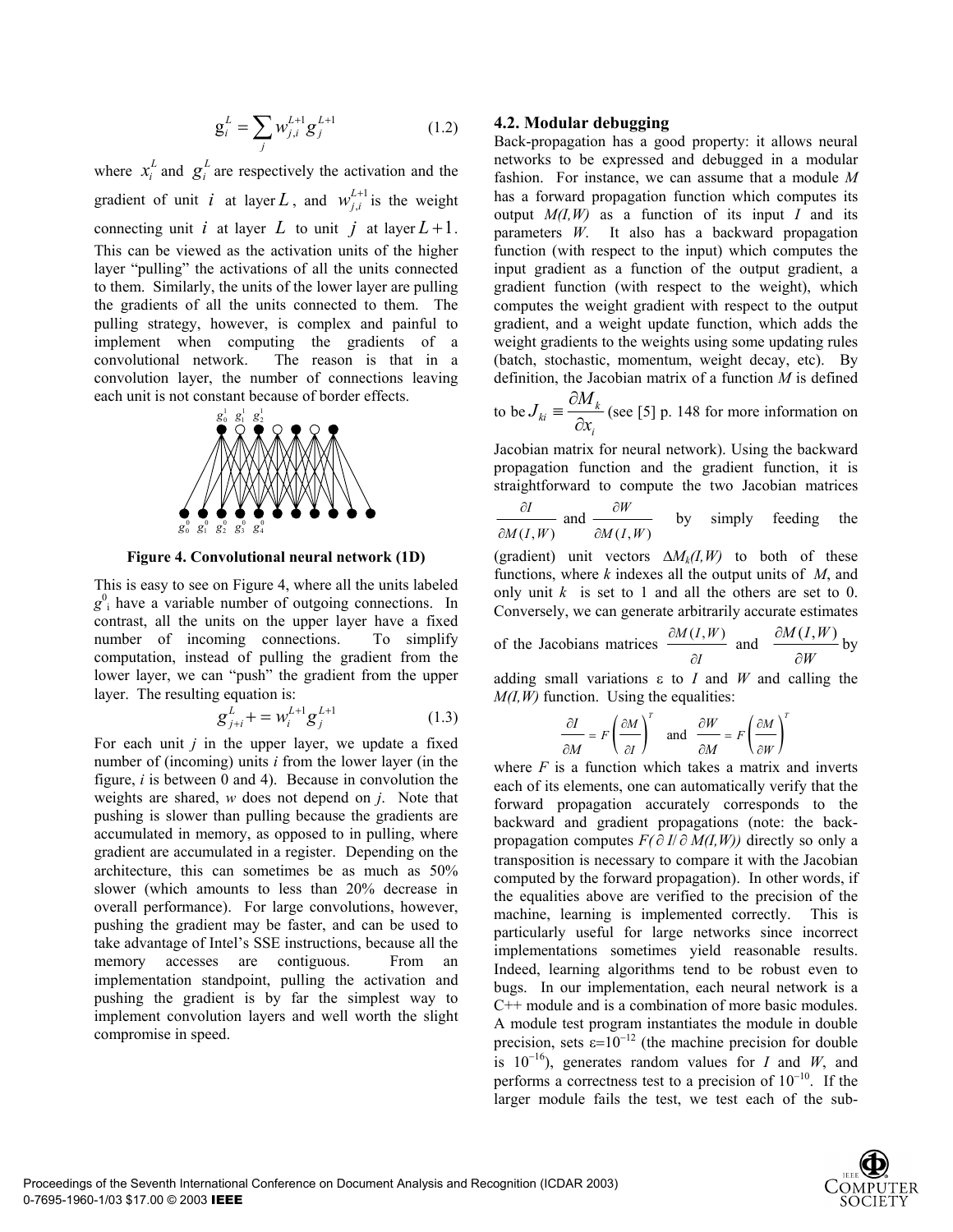modules until we find the culprit. This extremely simple and automated procedure has saved a considerable amount of debugging time.

### **5. Results**

For both fully connected and convolutional neural networks, we used the first 50,000 patterns of the MNIST training set for training, and the remaining 10,000 for validation and parameter adjustments. The result reported on test set where done with the parameter values that were optimal on validation. The two-layer Multi-Layer Perceptron (MLP) in this paper had 800 hidden units, while the two-layer MLP in [3] had 1000 hidden units. The results are reported in the table below:

| Algorithm                      | <b>Distortion</b> | <b>Error</b> | Ref.              |
|--------------------------------|-------------------|--------------|-------------------|
| <b>MLP</b><br>2<br>layer       | affine            | $1.6\%$      | $\lceil 3 \rceil$ |
| (MSE)                          |                   |              |                   |
| <b>SVM</b>                     | affine            | 1.4%         | [9]               |
| Tangent dist.                  | affine+thick      | 1.1%         | [3]               |
| Lenet5 (MSE)                   | affine            | $0.8\%$      | [3]               |
| Boost. Lenet4 MSE              | affine            | 0.7%         | [3]               |
| Virtual SVM                    | affine            | 0.6%         | [9]               |
| 2 layer MLP (CE)               | none              | 1.6%         | this paper        |
| 2 layer MLP (CE)               | affine            | 1.1%         | this paper        |
| $\overline{2}$<br>layer<br>MLP | elastic           | $0.9\%$      | this paper        |
| (MSE)                          |                   |              |                   |
| 2 layer MLP (CE)               | elastic           | 0.7%         | this paper        |
| Simple conv (CE)               | affine            | $0.6\%$      | this paper        |
| Simple conv (CE)               | elastic           | $0.4\%$      | this paper        |

**Table 1. Comparison between various algorithms.**

There are several interesting results in this table. The most important is that elastic deformations have a considerable impact on performance, both for the 2 layer MLP and our convolutional architectures. As far as we know, 0.4% error is the best result to date on the MNIST database. This implies that the MNIST database is too small for most algorithms to infer generalization properly, and that elastic deformations provide additional and relevant a-priori knowledge. Second, we observe that convolutional networks do well compared to 2-layer MLPs, even with elastic deformation. The topological information implicit in convolutional networks is not easily inferred by MLP, even with the large training set generated with elastic deformation. Finally, we observed that the most recent experiments yielded better performance than similar experiments performed 8 years ago and reported in [3]. Possible explanations are that the hardware is now 1.5 orders of magnitude faster (we can now afford hundreds of epochs) and that in our experiments, CE trained faster than MSE.

## **6. Conclusions**

We have achieved the highest performance known to date on the MNIST data set, using elastic distortion and convolutional neural networks. We believe that these results reflect two important issues.

*Training set size*: The quality of a learned system is primarily dependent of the size and quality of the training set. This conclusion is supported by evidence from other application areas, such as text[8]. For visual document tasks, this paper proposes a simple technique for vastly expanding the training set: elastic distortions. These distortions improve the results on MNIST substantially.

*Convolutional Neural Networks*: Standard neural networks are state-of-the-art classifiers that perform about as well as other classification techniques that operate on vectors, without knowledge of the input topology. However, convolutional neural network exploit the knowledge that the inputs are not independent elements, but arise from a spatial structure.

Research in neural networks has slowed, because neural network training is perceived to require arcane black magic to get best results. We have shown that the best results do not require any arcane techniques: some of the specialized techniques may have arisen from computational speed limitations that are not applicable in the  $21<sup>st</sup>$  Century.

### **7. References**

[1] Y. Tay, P. Lallican, M. Khalid, C. Viard-Gaudin, S. Knerr, "An Offline Cursive Handwriting Word Recognition System", *Proc. IEEE Region 10 Conf.*, (2001).

[2] A. Sinha, *An Improved Recognition Module for the Identification of Handwritten Digits*, M.S. Thesis, MIT, (1999).

[3] Y. LeCun, L. Bottou, Y. Bengio, P. Haffner, "Gradient-based learning applied to document recognition" Proceedings of the IEEE, v. 86, pp. 2278- 2324, 1998.

[4] K. M. Hornik, M. Stinchcombe, H. White, "Universal Approximation of an Unknown Mapping and its Derivatives using Multilayer Feedforward Networks" *Neural Networks*, v. 3, pp. 551-560, (1990).

[5] C. M. Bishop, *Neural Networks for Pattern Recognition*, Oxford University Press, (1995).

[6] L. Yaeger, R. Lyon, B. Webb, "Effective Training of a Neural Network Character Classifier for Word Recognition", *NIPS*, v. 9, pp. 807-813, (1996).

[7] Y. LeCun, "The MNIST database of handwritten digits," http://yann.lecun.com/exdb/mnist.

[8] M. Banko, E. Brill, "Mitigating the Paucity-of-Date Problem: Exploring the Effect of Training Corpus Size on Classifier Performance for Natural Language Processing," Proc. Conf. Human Language Technology, (2001).